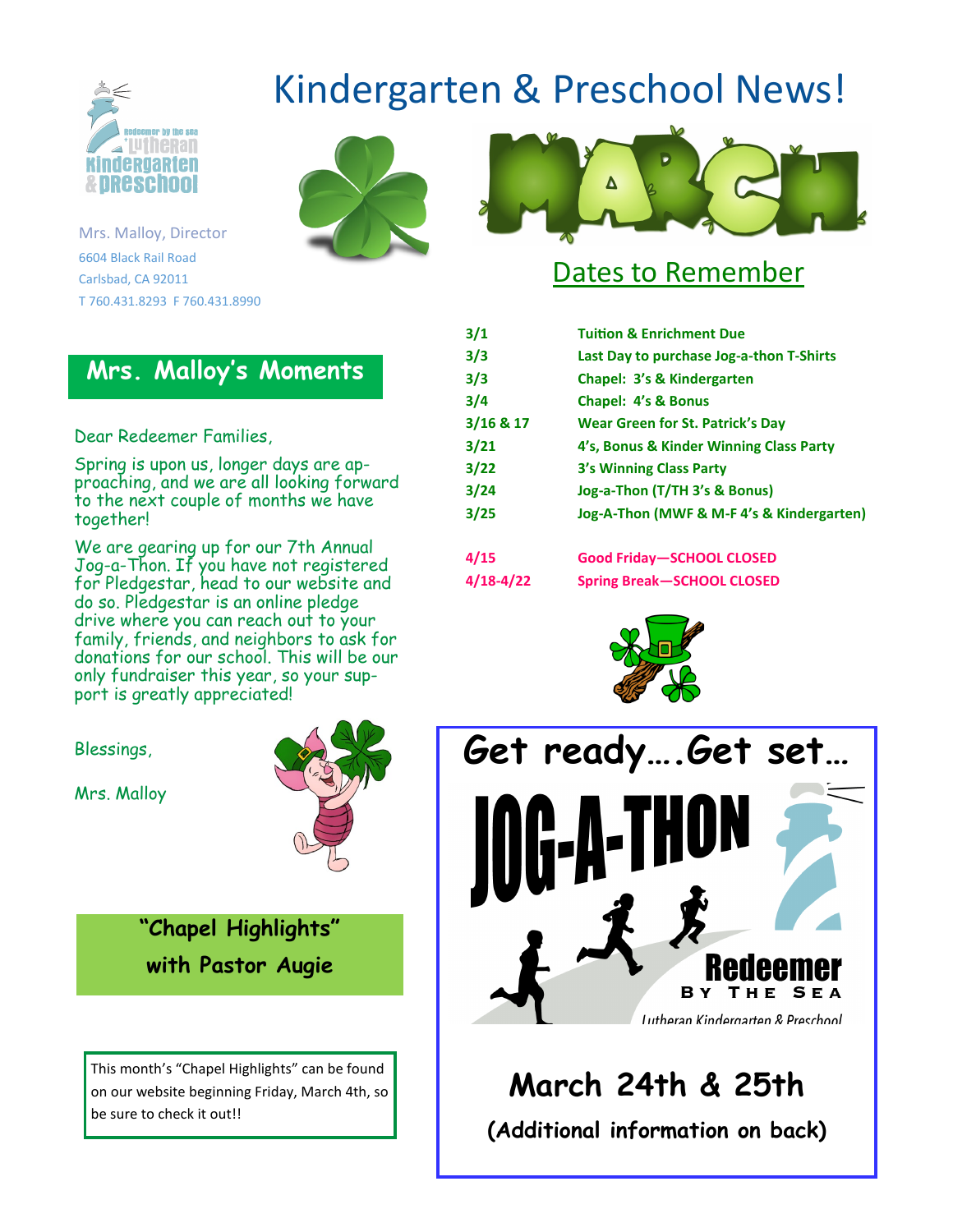

### **April**

### **Lunch Bunch/Enrichment/Early Birds**

- **Sign-up is ONLINE ONLY!**
- **April form will be on school website 3/15 thru 3/24 Only—WATCH FOR IT!**
- **NO ANNUAL SIGN-UPS**
- **All Lunch Bunch & Enrichment sign-ups are paid for in advance and are included in your monthly tuition invoice.**
- **There are no credits or make-ups for missed classes including both regular classes and all Enrichment.**



# **Jog-A-Thon Details**

- **Race times & volunteer opportunities available through classroom teachers, room moms, & online.**
- **Online Donating Available—follow this link to register your child: [https://pledgestar.com/redeemerbythesea](https://pledgestar.com/redeemerbythesea/)**
- **The first class for each race day to have 100% Pledgestar signup participation wins a pizza party!**
- **Sponsorship Opportunities—contact the Front Office**
- **Corporate Matching Available**
- **Check out our website for full details at www.redeemerkp.com**
- **Thank you in advance for supporting our kids!**



### **PLEASE CHECK YOUR EMAIL**

**FOR YOUR INVOICE!**

**Accounting questions? Please email our accountant Amy Irving at:** 

**accounting.redeemerpreschool@yahoo.com**

**Tuition is DUE on the 1st and LATE after the 5th of every month—Please read the contract you signed at registration.**

**Tuition check should be made payable to Redeemer Preschool and be sure to include your child's name. PLEASE PLACE CHECK IN BOX LOCATED IN LOBBY!** 

**Thank you**

#### **Questions???**

**Please Contact:**

**Mrs. Malloy, Director**

Director@redeemerbythesea.org

**Rhonda Sutherlin, Office Coordinator**

MissRhonda@redeemerbythesea.org

**Amy Irving, Accounting**

Accounting.redeemerpreschool@yahoo.com